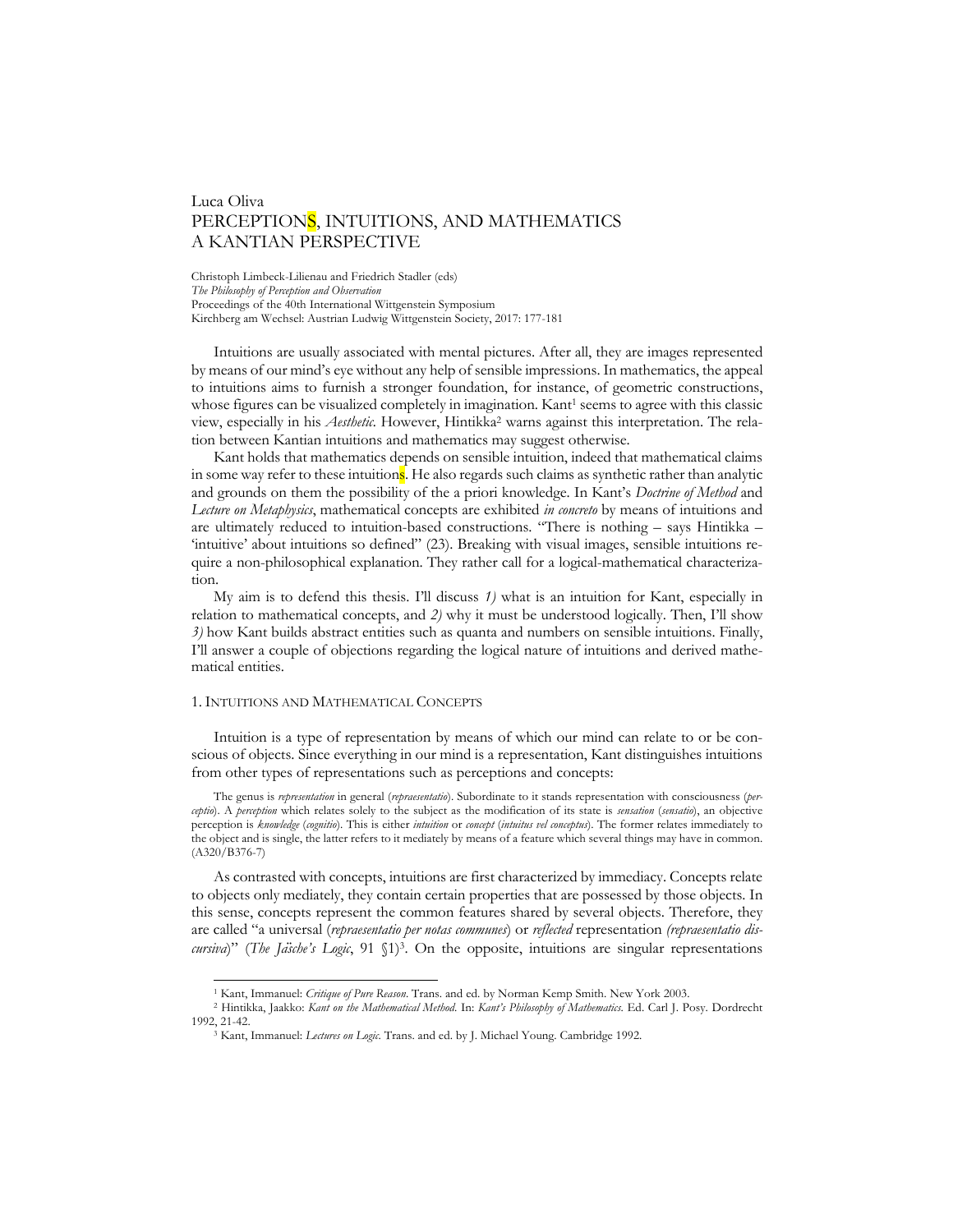(*repraesentatio singularis*). They have only one individual object and relate to it immediately: "In whatever manner and by whatever means a mode of knowledge may relate to objects, *intuition* is that through which it is in immediate relation to them, and to which all thought as a means is directed" (A16/B33). "Thus far – says Parsons<sup>4</sup> – the distinction [between intuitions and concepts] corresponds to that between singular and general terms."

Immediacy comes with singularity. The two characterize the nature of sensible intuitions only if they stay together. An intellectual intuition, for instance, would satisfy the immediacy criterion but not the singularity one. The immediacy of intuitions consists in representing their objects without relying on those properties that are shared by these objects. Concepts can be singular as well, but only as mediate representations.

In this way, concepts contrast with intuitions. However, they are also closely related. In fact, the classification of concepts depends on the distinction between empirical and pure intuitions. Let's first address this distinction.

Intuitions turn empirical as sensation comes into play. This latter is a posteriori since it derives from an affection: "that intuition which is in relation to the object through sensation, is entitled *empirical*"; whereas representations "in which there is nothing that belongs to sensation" (A20/B34) are *pure*, namely pure intuitions. Therefore, the access to pure intuition requires a process of abstraction:

If I take away from the representation of a body that which the understanding thinks in regard to it, substance, force, divisibility, etc., and likewise what belongs to sensation, impenetrability, hardness, colour, etc., something still remains over from this empirical intuition, namely, extension and figure. These belong to pure intuition, which, even without any actual object of the senses or of sensation, exists in the mind *a priori* as a mere form of sensibility. (A20- 1/B35)

After abstraction from anything empirical, something remains in every representation, namely a pure intuition. If an object is a collection of representations, each representation occupies a place in space; if abstracted from anything concrete, the collection itself (synthesis) nonetheless remains along with its ideal places. These ideal spaces are pure intuitions that, accordingly, behave like placeholders. Thus, in the *Aesthetic*, an intuition is intended "as containing an infinite number of representations *within* itself", while a concept is thought of "as a representation which is contained in an infinite number of different possible representations (as their common character), and which therefore contains these *under* itself" (A25/B40).

At this point, Kant distinguishes the mathematical concepts from the philosophical ones, and shows them to be an alternative way of conceptualizing: "philosophical knowledge considers the particular only in the universal, mathematical knowledge the universal in the particular, or even in the single instance, though still always *a priori* and by means of reason" (A714/B742). Thus, "philosophical knowledge [...] has always to consider the universal *in abstracto* (by means of concepts), mathematics can consider the universal *in concreto* (in the single intuition) and yet at the same time through pure *a priori* representation" (A734-5/B762- 3).

Mathematical concepts rely on intuitions. Kant holds that "in mathematics [...] the concepts of reason must be forthwith exhibited *in concreto* in pure intuition" (A711/B739), therefore "to *construct* a concept means to exhibit *a priori* the intuition which corresponds to it" (A713/B741). Thus, mathematical concepts are reduced to intuition-based constructions. And these intuitions must instantiate universality under individuality (i.e., exhibit the concept *in concreto*). In this sense, pure intuitions behave logically, namely as individual representations that stand for other representations. Kant's philosophy of mathematics stands or falls on this. Let's consider a few suggestions regarding how sensible intuitions are to be properly intended.

<sup>4</sup> Parsons, Charles: *Kant's Philosophy of Arithmetic*. In: *Kant's Philosophy of Mathematics*. Ed. Carl J. Posy. Dordrecht 1992, 43-79, 44.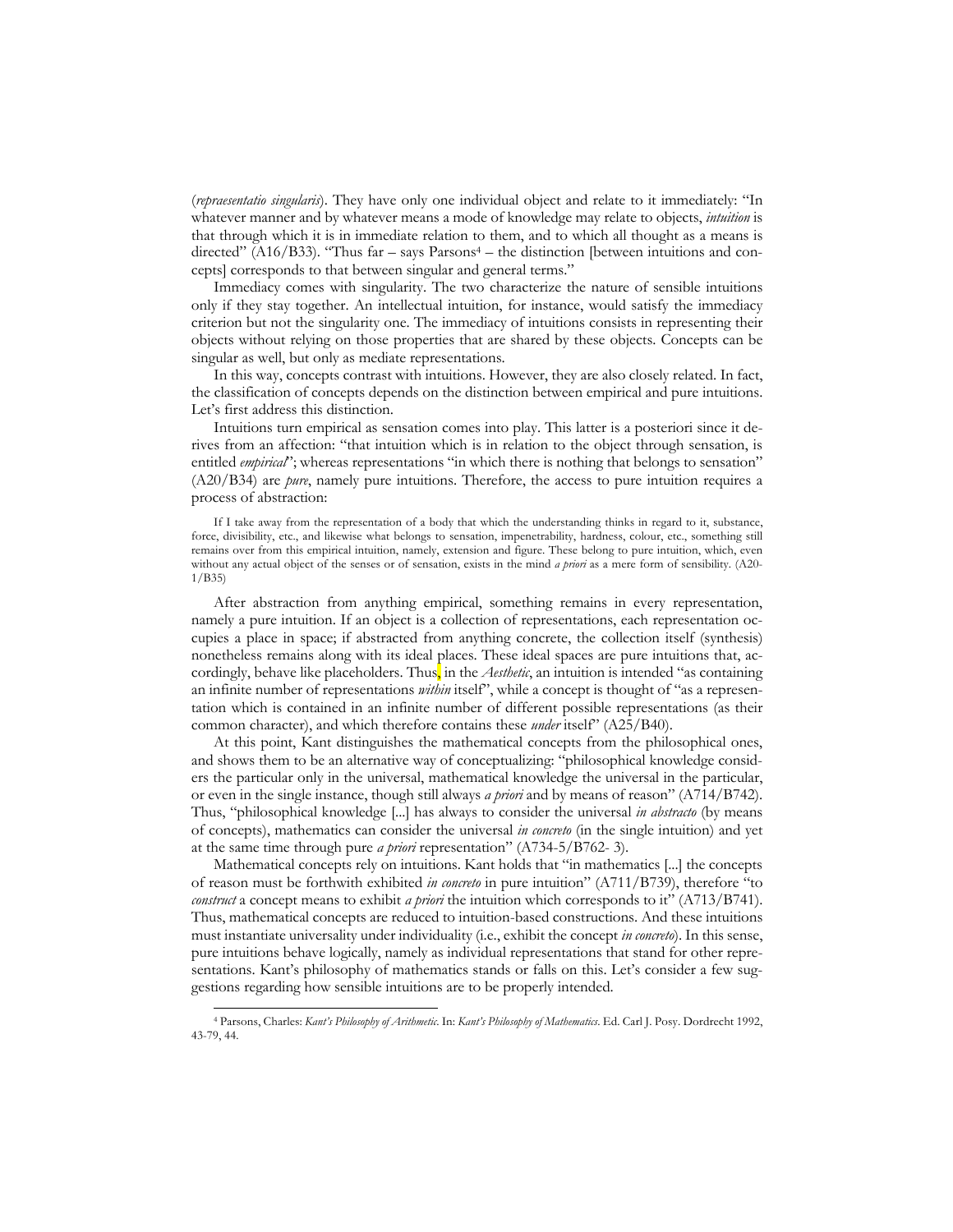#### 2. INTUITIONS AS VARIABLES

In his *Doctrine of Method*, Kant looks to the Euclidean model. He notices that the truth- value of geometric propositions runs from one claim to another "through a chain of inferences guided throughout by intuition" (A716/B744). Any inference is both synthetic and evident, but none of them comes from experience since their synthesis carries on strict and not merely comparative universality. Euclidean claims are not valid generalizations derived from Hume's custom-induced inferences.

For the construction of a concept, we therefore need a *non-empirical* intuition. The latter must, as intuition, be a *single*  object, and yet none the less, as the construction of a concept (a universal representation), it must in its representation express universal validity for all possible intuitions which fall under the same concept. Thus, I construct a triangle by representing the object which corresponds to this concept [...]. The single figure which we draw is empirical, and yet it serves to express the concept, without impairing its universality. (A713-4/B741-2)

Non-empirical intuitions clearly realize the idea that a single object or individuality may stand for a manifold of objects or universality, which is exactly the idea of free variable  $(x, y, z)$ , for instance in first-order quantificational logic.

This argument is suggested by Beth, developed by Hintikka, and discussed by Parsons. In the proof that the base angles of an isosceles triangle are equal, Beth was the first to notice that:

We proceed, as is well known, as a rule as follows first we consider a particular triangle, say ABC, and suppose that AB=AC; then we show that ∠ABC=∠ACB and have thus proved that the assertion holds in the particular case in question. Then one observes that the proof is correct for an arbitrary triangle, and therefore that the assertion must hold in general.5

Parsons reads Beth's argument as a case of universal generalization (UG), where we want to prove  $(x)(F \times S)$ . Therefore, we assume a particular *a* such that *Fa*, deduce *Ga*, and obtain *Fa* $\Box$ *Ga* independently of the hypothesis; but since *a* was arbitrary, (*x*)(*Fx* $\Box$ *Gx*) follows. Hintikka rather focuses on the existential instantiation (EI): (∃*x*)*Fx*/*Fa*//*p*. But both UG and EI, says Parsons, turn on "the use of a free variable which indicates *any* one of a given class of objects, so that an argument concerning it is valid for *all* objects of the class" (55). Thus, in modern logic, pure intuitions behave like instantiations. In fact, argues Hintikka<sup>6</sup>, by instantiation methods "we introduce a representative of a particular entity a priori, without there being any such entity present or otherwise given to us" – this logical characterization of Kantian intuitions, he concludes, "has been misunderstood almost universally" (345-6).

The possibility of a priori knowledge relies on this use of a singular term as representative. Beth's triangle serves as a paradigm of all triangles: although it is itself an individual triangle, "nothing is used about it in the proof which is not also true of all triangles" (Parsons: 61). In this case, constructing such a triangle cannot appeal to any object, it is rather a construction of concepts in pure intuition. Shabel<sup>7</sup> correctly points out that constructing a single triangle provides a pattern for triangles in general, and then for all of them; since it instantiates a universal rule in a single figure, which nevertheless is ultimately made of non-empirical intuitions (intuitions without a reference to objects). Shabel's thesis is consistent with the distinction emphasized by Guyer<sup>8</sup> between image and schema: "the concepts of number and triangle are [...] rules,

<sup>5</sup> Beth, Evert Willem, *Über Lockes 'allgemeines Dreieck'*. In: *Kant-Studien* 48 (1956-57), 361-80, 365.

<sup>6</sup> Hintikka, Jaakko: *Kant's Transcendental Method and his Theory of Mathematics*. In: *Kant's Philosophy of Mathematics*. Ed. Carl J. Posy. Dordrecht 1992, 341-359.

<sup>7</sup> Shabel, Lisa: *Kant's Philosophy of Mathematics*. In: *The Cambridge Companion to Kant and Modern Philosophy*. Ed. Paul Guyer. Cambridge 2006, 94-128.

<sup>8</sup> Guyer, Paul: *Kant and the Claims of Knowledge*. Cambridge 1987, 165.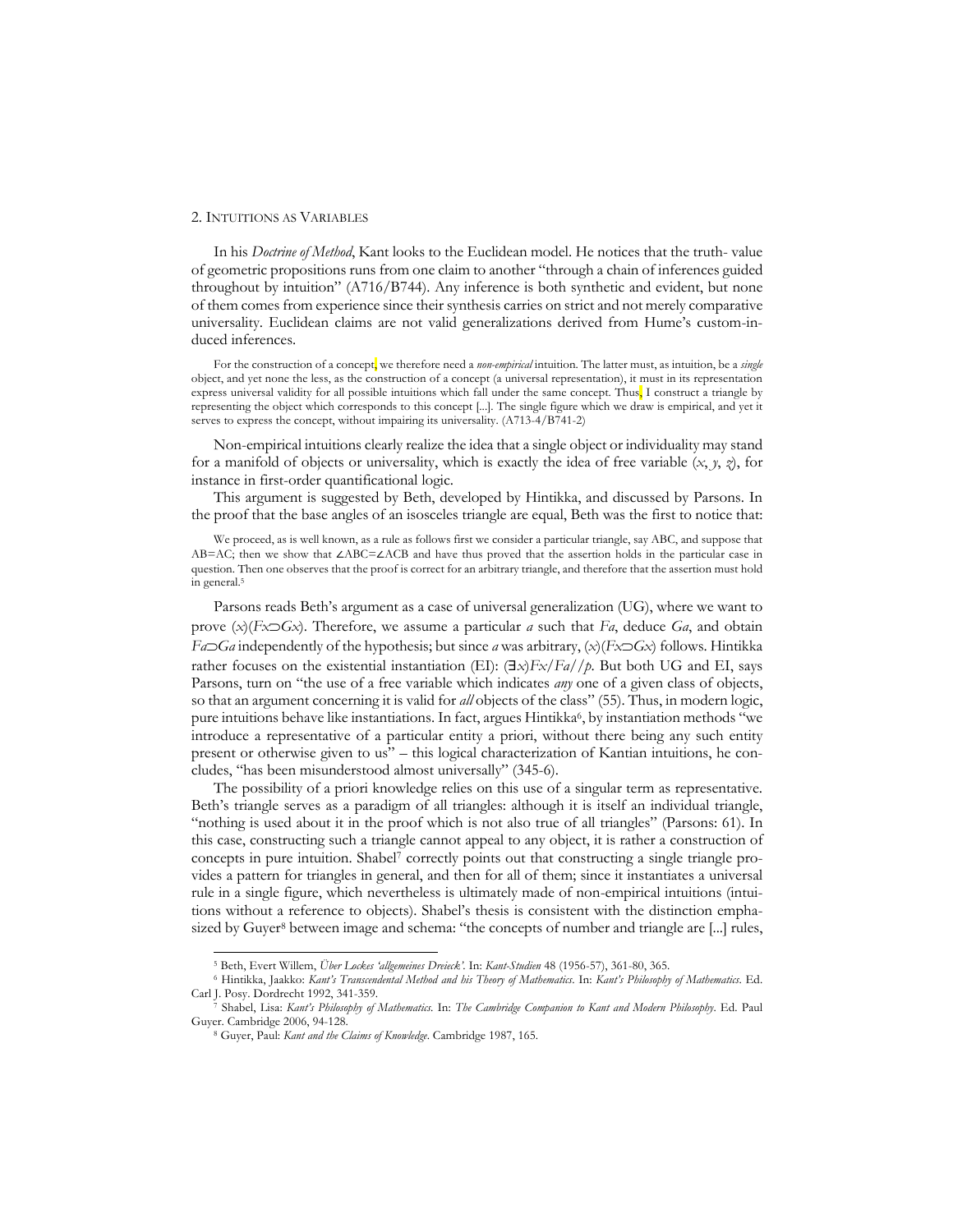not images of any sort" because "it is schemata, not images of objects, which underlie our pure sensible concepts" (A141/B180).

No image could ever be adequate to the concept of a triangle in general. It would never attain that universality of the concept which renders it valid of all triangles, whether right-angled, obtuse-angled, or acute-angled; it would always be limited to a part only of this sphere. The schema of the triangle can exist nowhere but in thought. It is a rule of synthesis of the imagination, in respect to pure figures in space. (A141/B180)

Thus, Kant's mathematical method turns on constructions. It consists, says Hintikka, in "introducing particular representatives of general concepts and carrying out arguments in terms of such particular representatives, arguments which cannot be carried out by means of general concepts" (24). In fact, argues Parsons, the algebraist's "manipulating symbols according to certain rules [requires] analogous intuitive representation of his concept", and that "the symbolic construction is essentially a construction with *symbols* as objects of intuition" (65). The same conclusion is independently reached by Friedman9: "from a modern point of view, we could perhaps reconstruct Kant's conception of arithmetic as involving a sub-system of primitive recursive arithmetic (such as Robinson arithmetic) where generality is expressed by means of free variables and there are no true quantifiers".

In what follows, I'll briefly show how Kant builds quanta and numbers on the notion of sensible intuitions.

#### 3. QUANTA AND NUMBERS

As we just saw, Kant conceives mathematics and its concepts in terms of intuition-based constructions. Then, he combines these intuitions and derives *quanta,* namely quantified parts or properties. Recall that in modern logic, binding a variable that ranges over a domain is called 'quantification'. Therefore, if intuitions stand for free variables, they are supposed to be quantified. Let's take a closer look.

According to the Kantian variation of Hume's bundle theory, an object is a collection of representations (properties), each of them corresponding to an intuition. The same collection (concept) can be seen either as empirical or as pure, depending on (the presence or absence of) sensations. But if it is the case, what kind of object does derive from the synthesis of such a pure manifold? What object is made by pure intuitions alone? Kant answers straightforwardly:

As regards the formal element, we can determine our concepts in *a priori* intuition, inasmuch as we create for ourselves, in space and time, through a homogeneous synthesis, the objects themselves – these objects being viewed simply as *quanta*. (A723/B751)

From the synthesis of the pure manifold derive *quanta*, namely objects (wholes) whose parts allow for quantification. Each of these parts corresponds to a pure intuition, which is, therefore, thought of as quantifiable. Kant's leading idea is that combining (*zusammensetzen*) homogeneous parts leads to magnitudes<sup>10</sup> (29:991, 1794-5) – an idea borrowed from Euclid<sup>11</sup>. Such combining is to be understood in terms of proportions or ratios, though. In order to be either bigger or smaller or equal, two parts must be conceived as inside of one another, that is, as part and whole: "A > than B if a part of A=B; in contrast  $A < B$ , if A is equal to a part of B" (28:506, late 1780s) or "something is larger than the other if the latter is only equal to a part of the former" (28:561, 1790-1). This explains quantity in terms of *part-whole relations* and *homogeneity*.

<sup>9</sup> Friedman, Michael: *Kant and the Exact Sciences*. Cambridge MA 1992, 113.

<sup>10</sup> Kant, Immanuel: *Lectures on Metaphysics*. Trans. and ed. by Karl Ameriks and Steve Naragon. Cambridge 2001.

<sup>11</sup> See Sutherland, Daniel: *Kant's Philosophy of Mathematics and the Greek Mathematical Traditions*. In: *The Philosophical Review* 113/2 (2004), 157-201.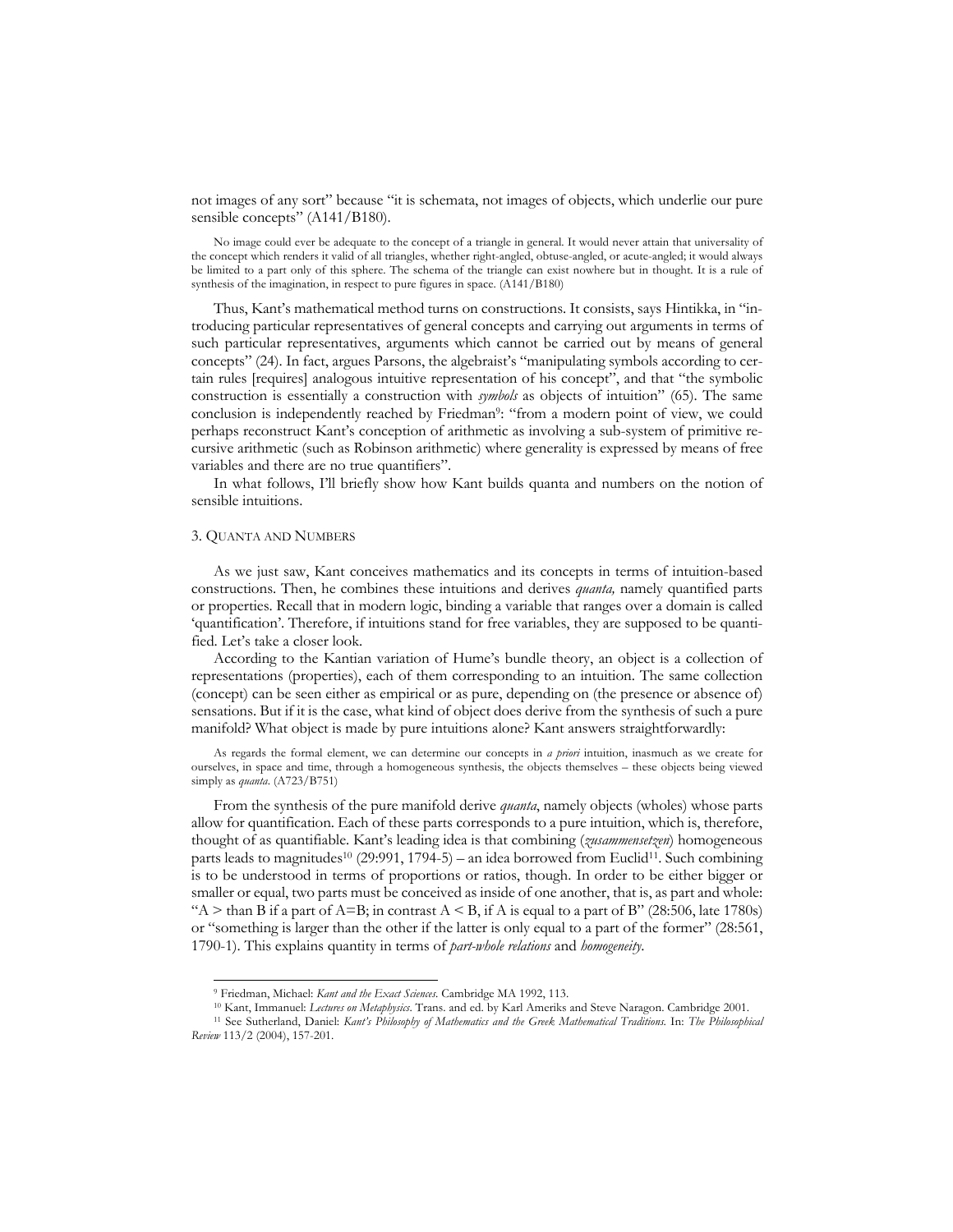At this point, Kant can directly develop the notion of quanta into that of number. He just needs to differentiate between ostensive (geometric) and symbolic (arithmetic) constructions.

But mathematics does not only construct magnitudes (*quanta*) as in geometry; it also constructs magnitude as such (*quantitas*), as in algebra. In this it abstracts completely from the properties of the object that is to be thought in terms of such a concept of magnitude. (A717/B745)

Numbers<sup>12</sup> are homogeneous parts (quanta) combined in succession. In his *Metaphysics* L<sub>2</sub> (28:561, 1790-1), Kant argues that "each quantum is a multitude [and] must thus also consist of homogeneous parts" and that, as such, "each quantum can be increased or decreased". This goes through combining its parts, "the parts that, connected (*verbunden*) with each other, make a number concept". In this mereological connection "something is larger than the other if the latter is only equal to a part of the former"; in fact, "for something to alter into a larger is to increase, and for something to alter into a smaller is to decrease".

Recall that "the *subsumption* of intuitions under pure concepts" (A138/B177) follows certain rules, which are called by Kant schemata. Therefore, "the pure *schema* of magnitude (*quantitatis*), as a concept of the understanding, is *number*, a representation which comprises the successive addition of homogeneous units" (A142/B182).

If sensible intuitions stand for logical placeholders, Kant's notion of number could be accommodated in the set-theoretic way described by Benacerraf's Ernie theorem13, "for any two numbers, *x* and *y*, *x* is less than *y* if and only if *x* belongs to *y* and *x* is a proper subset of *y*" rather than Johnny's "given two numbers, *x* and *y*, *x* belongs to *y* if and only if *y* is the successor of *x*" – i.e.,  $0 = \emptyset$ ,  $1 = \{0\} = \{\emptyset\}$ ,  $2 = \{0, 1\} = \{\emptyset, \{\emptyset\}\}, 3 = \{0, 1, 2\} = \{\emptyset, \{\emptyset\}, \{\emptyset, \{\emptyset\}\}\},$  and so on. If this is right, the mathematical intuitionism of Kant somehow anticipates Cantor's theory of sets and opposes Dedekind's relationism (including his fellow neo-Kantians).

### 4. CONCLUSIONS

In conclusion, let's address a couple of objections. As most of us hold, there are individual variables (intuitions) of algebra that do not entail any relation to our sensibility. We can know individuals and do not involve sense-perceptions, e.g., in dealing with numbers and other abstract entities. In this case, "*a priori* intuitions – says Hintikka – are not characterized by an especially immediate relation to their objects; they are precisely intuitions used in the absence of their objects" (358) and can hardly be intended as perceptual. However, this possibility is explicitly ruled out by Kant in the *Aesthetic*, where all intuitions (including those used in mathematics) are seen as *sinnlich* and reduced to *passive* perceptions. But, if Kantian intuitions really stand for variables, why are they sensible?

Hintikka dismisses the *Aesthetic*. In his eyes, Kant's philosophy of mathematics exclusively derives from his *Doctrine of Method*, where sensible intuitions stand for logical instantiations. Arbitrarily chosen representatives of general concepts are introduced a priori into mathematical claims, as Kant says: "our new method of thought, namely, that we can know a priori of things only what we ourselves put into them" (Bxviii). By means of this instantiation method (identified by Hintikka with EI: (∃*x*)*Fx*/*Fa*//*p*), we anticipate certain properties and relations of particulars. Then, "*we have ourselves put those properties and relations into* objects in the processes through which we come to know individuals (particulars)" (347). These processes are carried out by our sense-

<sup>12</sup> Only *quanta* whose magnitude is *extensive* qualify as numbers (*discrete quanta*). The parts of *continuous quanta* are indeterminate, and their magnitude is *intensive*, namely given by a degree.

<sup>13</sup> Benacerraf, Paul: *What Numbers Could Not Be*. In: *The Philosophical Review* 74/1 (1965), 47-73, 54.